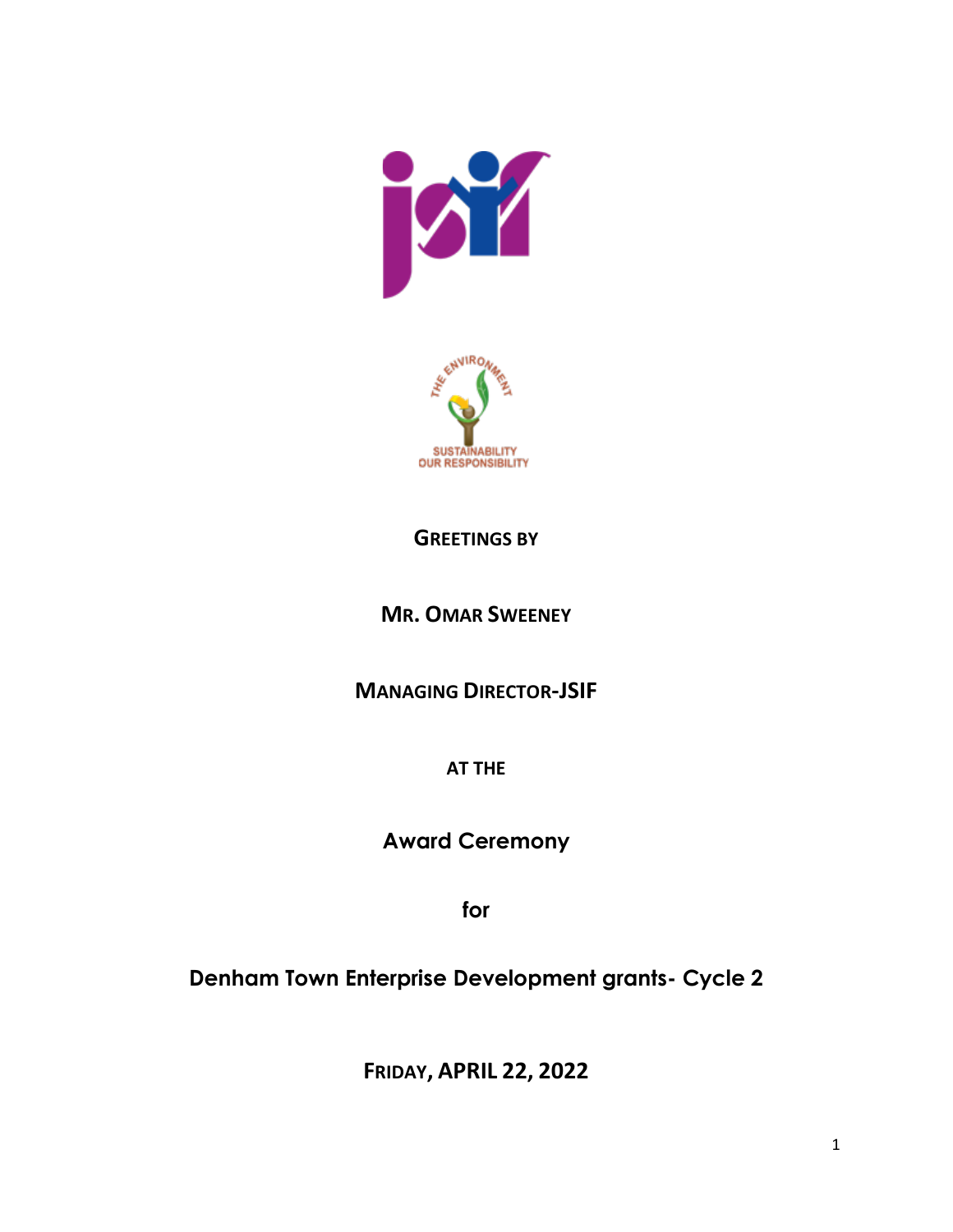## Salutations:

- **Mr. Gerrard McDaniel -** Master of Ceremonies,
- **Hon. Desmond McKenzie**, Member of Parliament, Western Kingston,
- **Mr. Jermaine Hyde**, Councillor, Denham Town Division,
- **Major Sheldon Bryan**, First Battalion, The Jamaica Regiment Joint Force Command, Jamaica Defense Force,
- **Senior Superintendent of Police, Michael Phipps**, Kingston Western Division, Jamaica Constabulary Force,
- **Assistant Superintendent of Police, Noel Daley**, Territorial Officer, Jamaica Constabulary Force
- Other members of the Jamaica Defense Force and the Jamaica Constabulary Force,
- Ms. Mona Sue-Ho, Senior Manager for Social Development at the Jamaica Social Investment Fund,
- **Ms. Donna Vassel**, Resident of Denham Town
- Representatives from Restorative Justice,
- Representatives from the Social Development Commission,
- **Mr. Robert Carr**, Supervisor for the Denham Town Data Collectors,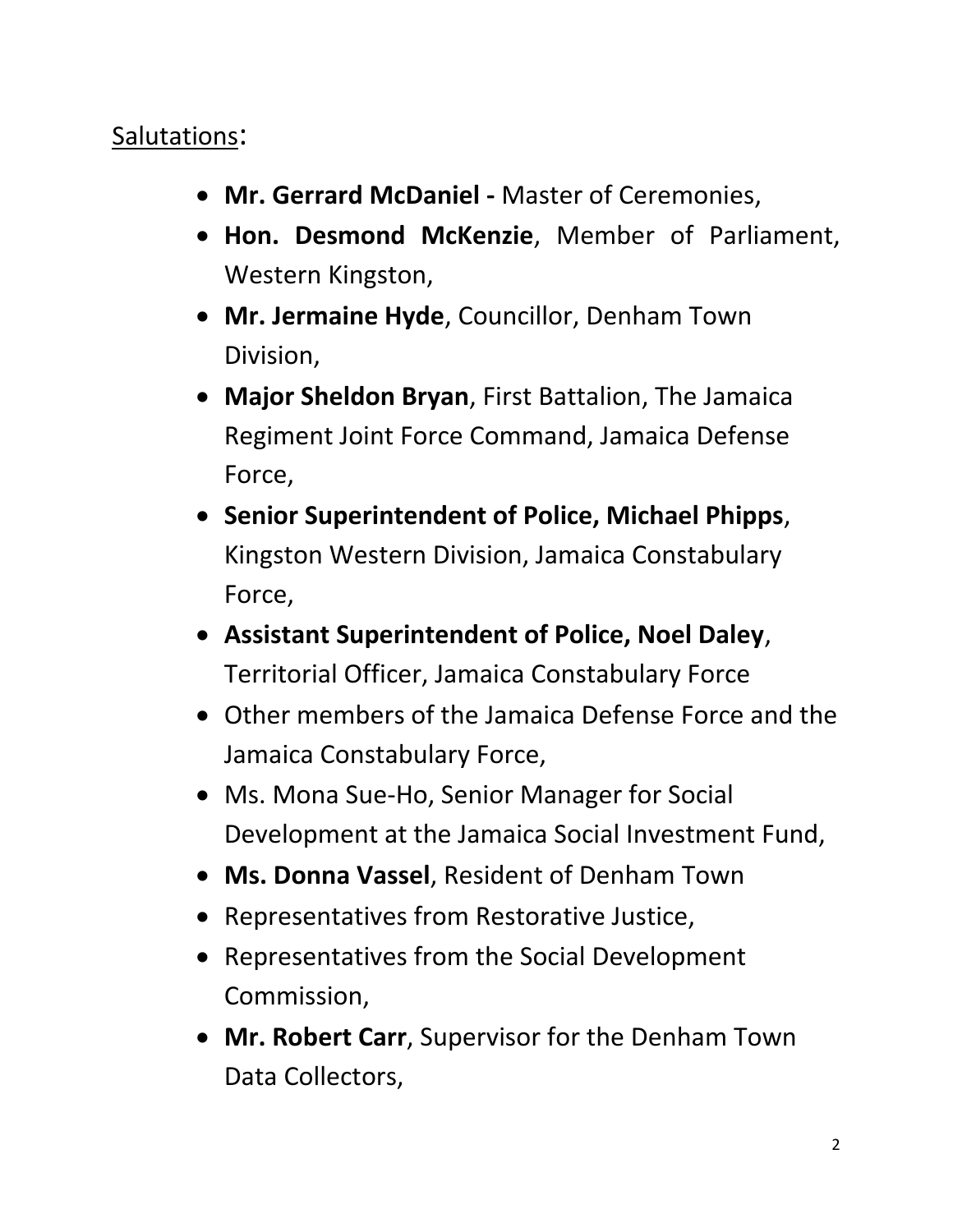- **Mr. Ardain Morris,** Grant Beneficiary and Owner, Praise J's Chef Bro,
- **Members of my JSIF team,**
- Members of the Denham Town Community Development Committee,
- Specially Invited Guests,
- and most especially, entrepreneurs who will benefit from the second cycle of the Government of Jamaica-ICDP-II Enterprise Development Grants.

I bring you warm greetings on behalf of the Board, Management and Staff of the Jamaica Social Investment Fund.

In fulfilling its mandate, the JSIF seeks to facilitate the efficient implementation of community-based programmes, which empower those who are most in need.

As one of the government entities responsible for executing the government of Jamaica's development mission within underserved areas throughout the island, the JSIF has given credence to the theory that adequate social benefits and services that focus on developing people's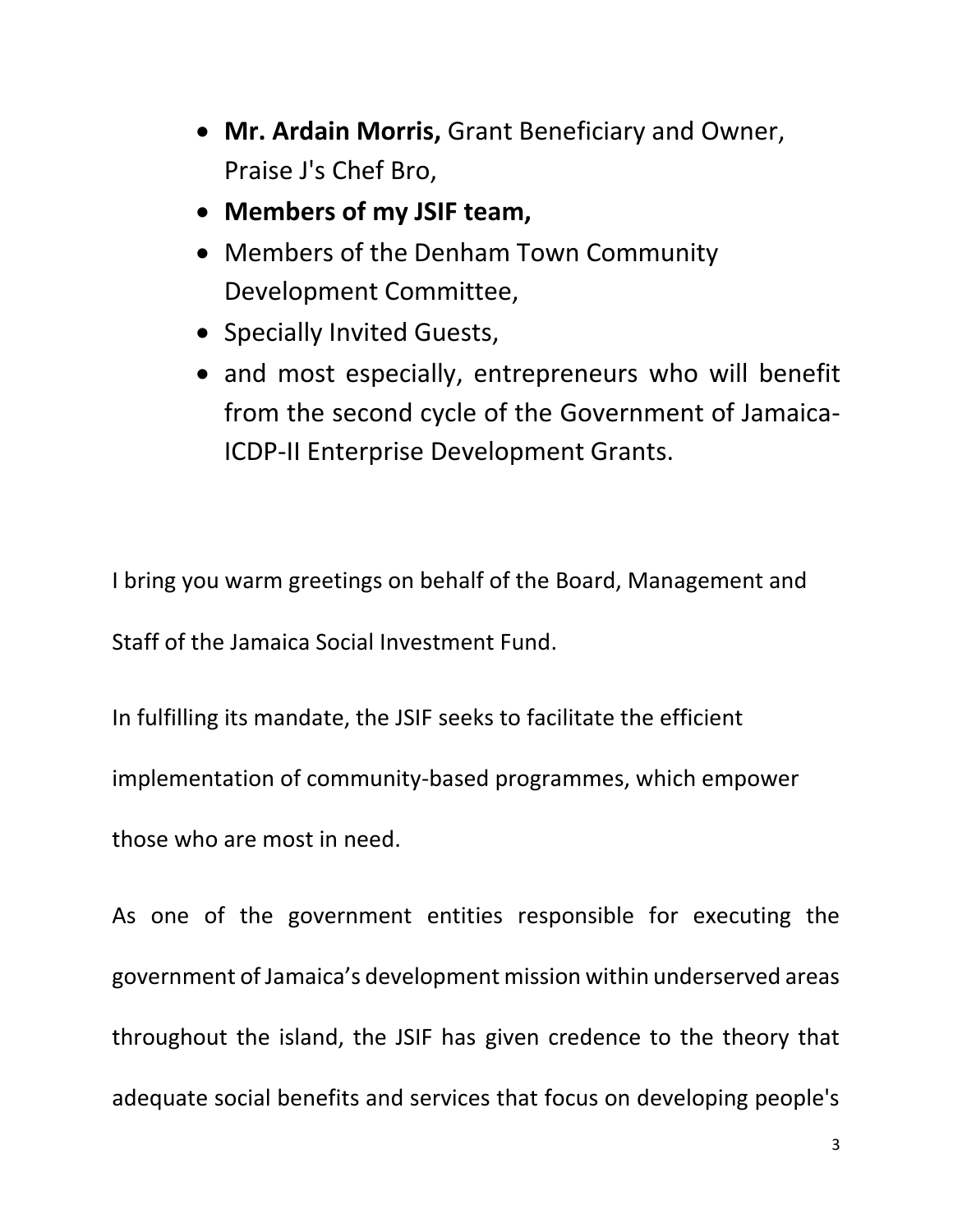capabilities is the most effective way to achieve a high social and economic return.

On that account, the JSIF through the Government of Jamaica funded, Integrated Community Development Project (ICDP-II) will invest a total of JM\$2,925,000.00 to build the capacity of 28 small business owners in Denham Town; to create sustainable employment and income generation within the community.

These Enterprise Development Grants include the provision of equipment, machinery, tools+- and supplies, that will bolster the capacity of these entrepreneurs and facilitate their continued participation in the society and the labour market. Business Development Support, to include Business Development training in Costing, Customer Service, Marketing and Sales, Financial Literacy and Budgeting, Management of business records, and Legal requirements of microenterprises will also be provided.

4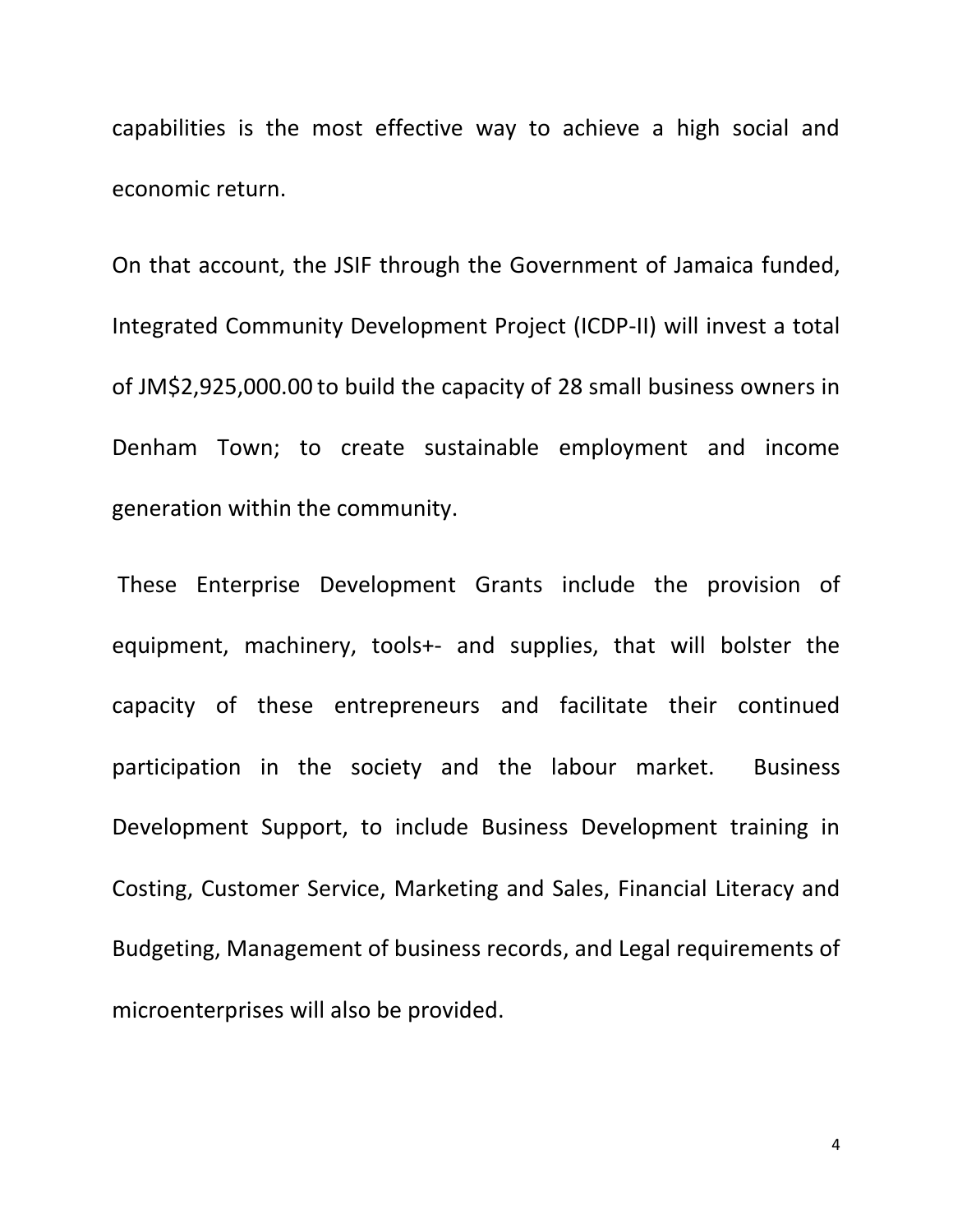To ensure that these beneficiaries have the best support that they need for their respective enterprises to prosper, this project is being implemented in partnership with the Denham Town Community Development Committee, Ministry of National Security - Jamaica Defense Force and the Jamaica Constabulary Force, JPS Foundation, Bureau of Standard Jamaica, National Housing Trust, and the Companies Office of Jamaica.

These grants are important to us at the JSIF, because they have a larger impact that extends beyond these entrepreneurs. They will also benefit their families and by extension this community-- who can enjoy better lives and more secure futures. That is the true value in giving these small businesses this boost.

As you know, cash flow is one of the biggest challenges facing entrepreneurs, and even more so during this COVID-19 crisis. This second cycle of the ICDP-II Enterprise Development grant project is targeted at entrepreneurs who need a helping hand to take their businesses to the

5